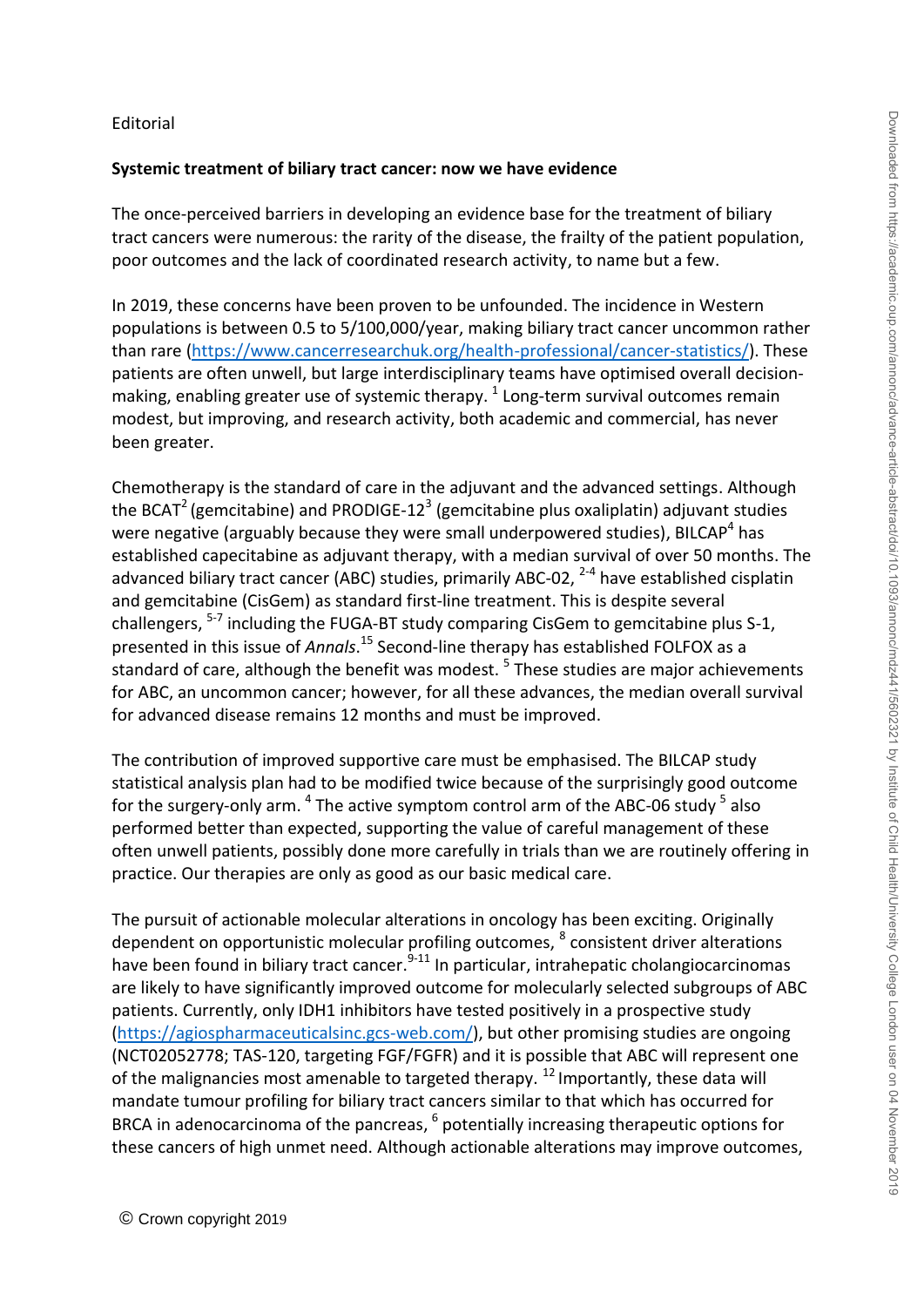it currently leaves half of all ABC patients - commonly those with extrahepatic ABC - without a known actionable alteration.

The FUGA-BT study reported in this issue of *Annals* aimed to provide an alternative to CisGem with a combination of gemcitabine and S-1 (GemS1), an oral fluoropyrimidine combination consisting of tegafur, gimeracil, and oteracil. The study recruited 354 patients and found GemS1 to be both non-inferior to CisGem and well tolerated; the authors suggest that GemS1 should be a standard of care option. This study adds to the growing body of high-quality clinical trial level data of chemotherapy in ABC. Although the conclusion is not in doubt, I would hesitate to consider GemS1 a globally accepted standard of care for a number of reasons.

There are differences in the schedules for cisplatin and gemcitabine used in the FUGA-BT study and those used in the ABC studies. Unlike the ABC studies, gemcitabine in FUGA-BT was continued after cisplatin discontinuation and the cumulative dose of cisplatin was capped at 400mg/m<sup>2</sup>. There were also the added toxicities of fluoropyrimidine therapy (diarrheoa, 20.9%; oral mucositis, 28.8%; rash, 23.7%), which many would consider significant. Most importantly, S1 is preferred in Japan over other more internationally accepted fluoropyrimidines, such as capecitabine or 5-FU. It has been proposed that the pharmacogenomics of the Japanese population confers a benefit, although the data in both Japanese and Western populations do not support this claim.  $^{13,14}$  As long as this issue remains uncertain, it is unlikely that S1, and consequently GemS1 for ABC, will feature prominently in oncology practice outside of Japan.

Morizane and colleagues are nevertheless to be congratulated for performing an excellent randomised phase 3 study in ABC $^{15}$ . It is only with these well-conducted studies that we will overcome the historical prejudice that biliary tract cancers are untreatable. The continuing support from our excellent user organisations [\(www.ammf.org.uk;](http://www.ammf.org.uk/) https://cholangiocarcinoma.org; [https://www.cascap.in.th](https://www.cascap.in.th/)) increase the profile of these very

needy patients. Biliary tract cancer has made it into the mainstream of modern oncologic practice, but there is much more to do.

## **J. Bridgewater\***

**Department of Oncology, UCL Cancer Institute, London, UK**

**(\*E-mail: j.bridgewater@ucl.ac.uk)**

## **Funding**

Research Funding: Amgen

# **Disclosure**

Received honoraria from: Merck Serano and SERVIER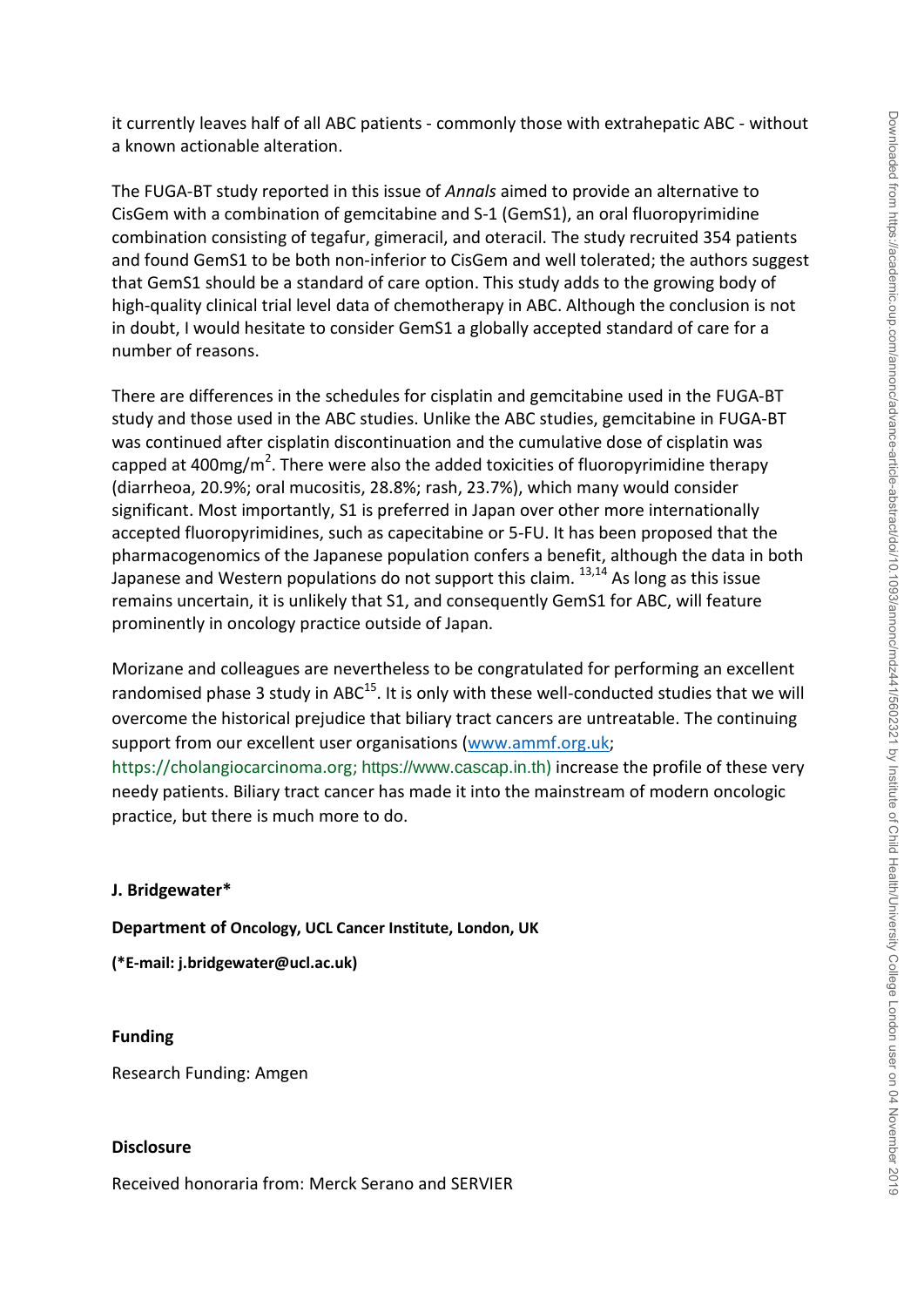Consulting or Advisory Role: Merck Serano, SERVIER, Roche, Bayer, AstraZeneca, Incyte, Merck Serono, Basilea

Speakers' Bureau: Celgene, Amgen, Bristol-Myers Squibb,

Travel, Accommodations, Expenses: MSD Oncology, Merck Serono, SERVIER, Bristol-Myers Squibb/Medarex, Bristol-Myers Squibb

### **References**

1. Khan SA, Davidson BR, Goldin RD, Heaton N, Karani J, Pereira SP. Guidelines for the diagnosis and treatment of cholangiocarcinoma: an update. Gut 2012;61.

2. Bridgewater J, Lopes A, Beare S, et al. A phase 1b study of Selumetinib in combination with Cisplatin and Gemcitabine in advanced or metastatic biliary tract cancer: the ABC-04 study. BMC Cancer 2016;16:153.

3. Valle J, Wasan H, Palmer DH, et al. Cisplatin plus Gemcitabine versus Gemcitabine for Biliary Tract Cancer. N Engl J Med 2010;362:1273-81.

4. Valle JW, Wasan H, Lopes A, et al. Cediranib or placebo in combination with cisplatin and gemcitabine chemotherapy for patients with advanced biliary tract cancer (ABC-03): a randomised phase 2 trial. Lancet Oncol 2015;16:967-78.

5. Malka D, Cervera P, Foulon S, et al. Gemcitabine and oxaliplatin with or without cetuximab in advanced biliary-tract cancer (BINGO): a randomised, open-label, noncomparative phase 2 trial. Lancet Oncol 2014;15:819-28.

6. Phelip JM, Edeline J, Blanc JF, et al. Modified FOLFIRINOX versus CisGem first-line chemotherapy for locally advanced non resectable or metastatic biliary tract cancer (AMEBICA)-PRODIGE 38: Study protocol for a randomized controlled multicenter phase II/III study. Dig Liver Dis 2019;51:318-20.

8. Borad MJ, Champion MD, Egan JB, et al. Integrated Genomic Characterization Reveals Novel, Therapeutically Relevant Drug Targets in FGFR and EGFR Pathways in Sporadic Intrahepatic Cholangiocarcinoma. PLoS Genet 2014;10:e1004135.

9. Jusakul A, Cutcutache I, Yong CH, et al. Whole-Genome and Epigenomic Landscapes of Etiologically Distinct Subtypes of Cholangiocarcinoma. Cancer Discov 2017;7:1116-35.

10. Goyal L, Saha SK, Liu LY, et al. Polyclonal Secondary FGFR2 Mutations Drive Acquired Resistance to FGFR Inhibition in Patients with FGFR2 Fusion-Positive Cholangiocarcinoma. Cancer Discovery 2016.

11. Lowery MA, Abou-Alfa GK, Burris HA, et al. Phase I study of AG-120, an IDH1 mutant enzyme inhibitor: Results from the cholangiocarcinoma dose escalation and expansion cohorts. Journal of Clinical Oncology 2017;35:4015-.

12. Verlingue L, Malka D, Allorant A, et al. Precision medicine for patients with advanced biliary tract cancers: An effective strategy within the prospective MOSCATO-01 trial. European Journal of Cancer 2017;87:122-30.

13. Kwakman JJM, Simkens LHJ, van Rooijen JM, et al. Randomized phase III trial of S-1 versus capecitabine in the first-line treatment of metastatic colorectal cancer: SALTO study by the Dutch Colorectal Cancer Group. Annals of Oncology 2017;28:1288-93.

14. Hamaguchi T, Shimada Y, Mizusawa J, et al. Capecitabine versus S-1 as adjuvant chemotherapy for patients with stage III colorectal cancer (JCOG0910): an open-label, non